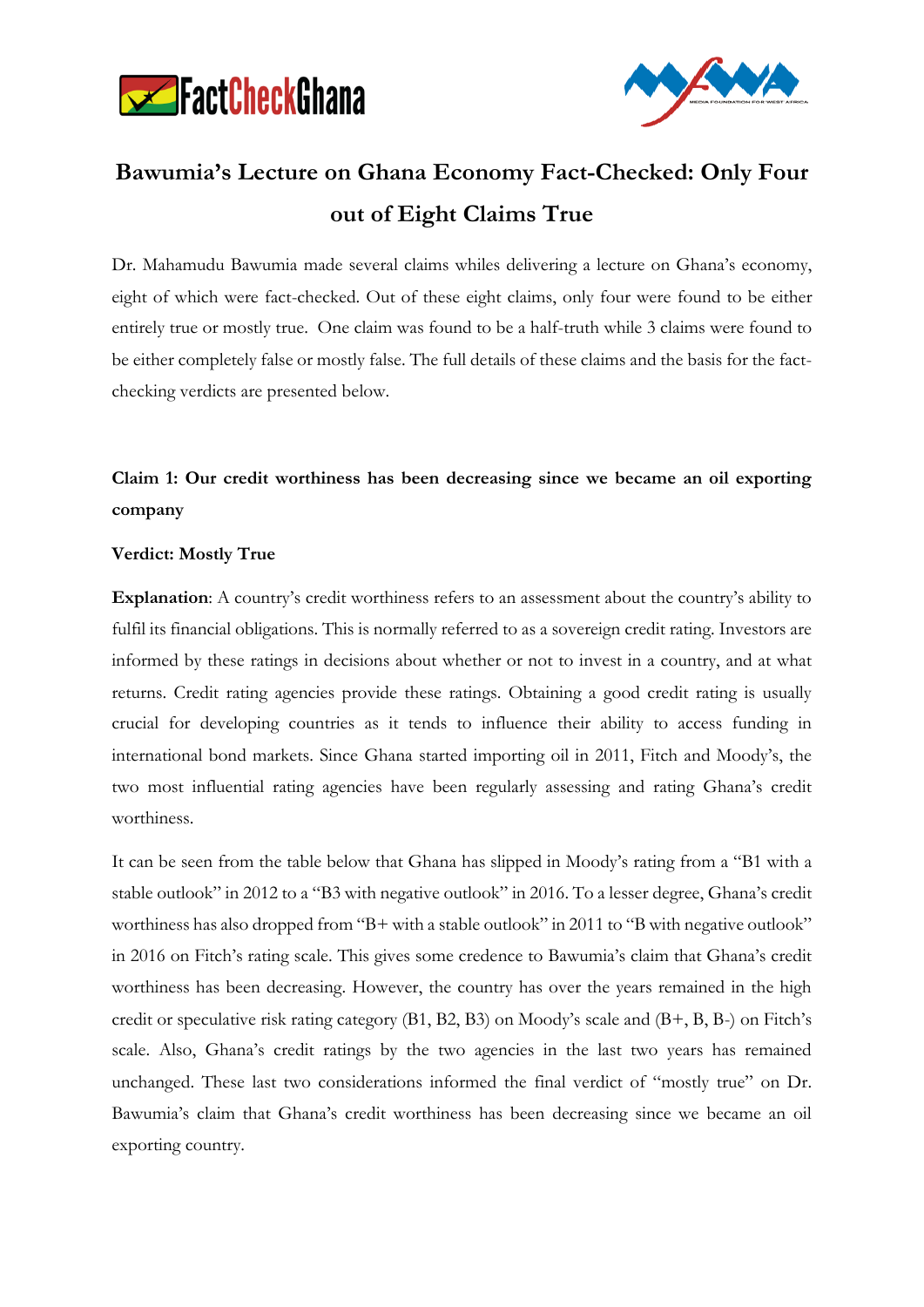



| Year | <b>Fitch Rating</b>        | Moody's Rating            |
|------|----------------------------|---------------------------|
| 2011 | $B+$ , with stable outlook | No rating                 |
| 2012 | B+, with negative outlook  | B1, with stable outlook   |
| 2013 | B, with stable outlook     | B1, with negative outlook |
| 2014 | B, with negative outlook   | B2, with negative outlook |
| 2015 | B, with negative outlook   | B3, with negative outlook |
| 2016 | B, with negative outlook   | B3, with negative outlook |

Source: Fitch & Moody's ratings' announcements, *The Guardian* datablog

# **Claim 2: For the third successive year, Ghana scored zero on the macro-economic convergence requirements (ECOWAS)**

#### **Verdict: Mostly False**

**Explanation**: The West African Monetary Zone (WAMZ) was established as the second monetary union in the West African sub-region with the aim of achieving a monetary union. The countries which make up the union include The Gambia, Ghana, Guinea, Liberia, Nigeria and Sierra Leone. It is envisaged that the WAMZ will be merged with its francophone version, the West African Economic and Monetary Union (WAEMU), to form a unified monetary zone in West Africa. To accelerate the process of integration, some macroeconomic convergence criteria were agreed upon by the prospective member countries. The Zone has had to frequently postpone the launch of a single monetary and currency zone due to Member States' inability to meet all the key macroeconomic convergence criteria simultaneously and on a sustainable basis.

It is on this basis that Bawumia claimed that for the third successive year leading to 2015, Ghana achieved none of the six major criteria. Evidence from Convergence Reports from the West African Monetary Institute (WAMI) negate this claim. According to these reports, Ghana has not been performing well but the country was reported to have met two of the four primary macroeconomic convergence criteria in the first half of [2013](https://www.google.com.gh/url?sa=t&rct=j&q=&esrc=s&source=web&cd=2&cad=rja&uact=8&ved=0ahUKEwiRkbuLnofPAhVJBsAKHYNRDf8QFggiMAE&url=http%3A%2F%2Fwww.wami-imao.org%2Fsites%2Fdefault%2Ffiles%2FConvergence%2520Reports%2FFinal%2520Report%2520Technical%2520-%2520Banjul%25202014.doc&usg=AFQjCNFifcPByrqhHO6ufLBPZeu5q0RPCg&sig2=I1W3YBhrfYbm9YLC4eedzA) and [2015.](http://www.wami-imao.org/?q=node/160) On this evidence alone, Bawumia's claim is rendered "mostly false".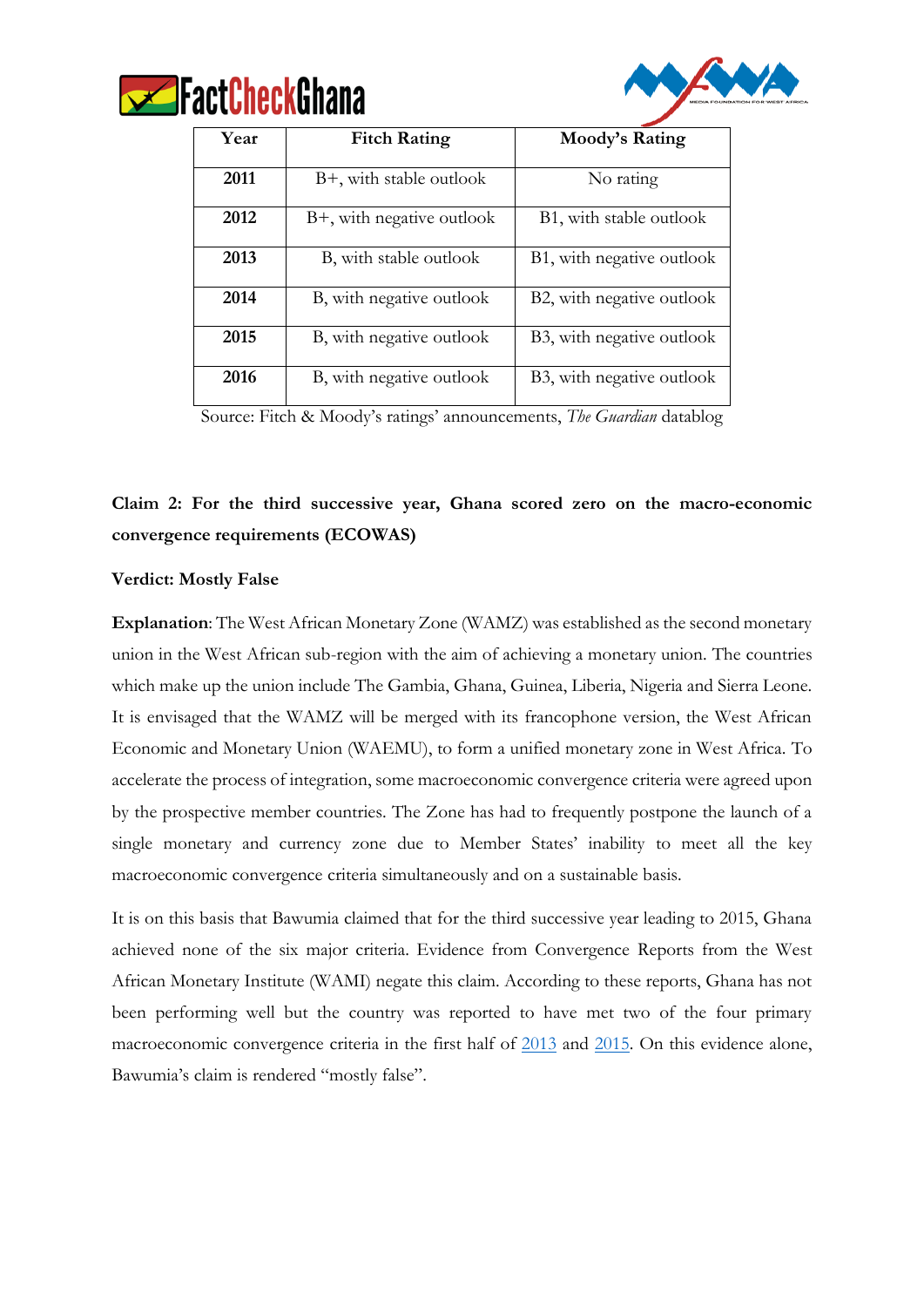



#### **Claim 3: Research allowance for lecturers has been cut**

#### **Verdict: Mostly False**

**Explanation**: In 2014, government expressed its intention to review and replace the book and research allowance paid to teaching staff and senior members in public institutions of higher learning. Government planned to replace the allowance with a national research fund, to which interested persons could apply to for research funding. This policy intention was contained in the [2014 Budget Statement and Economic Policy](http://www.mofep.gov.gh/sites/default/files/news/2014_Budget_Statement.pdf) (p. 190). Lecturers through organisations like the UTAG and POTAG had opposed the move, and even resorted to industrial action to drive home their demands.

The UTAG and POTAG supported the establishment of the proposed national research fund but insisted that the fund could co-exist with the Book and Research Allowance as these two interventions were not mutually exclusive. According to them, unsuccessful applicants to the fund within funding cycle could still be minimally supported by their book and research allowances.

Though the disagreement about the payment of the book and research allowance had often deteriorated into threats, counter threats, and strike actions, the government has continued to pay the allowance. The latest payment (GHc 37 million) for the 2015/2016 academic year was announced by Pres. Mahama and reported to have been received by UTAG in July, 2016. These evidences render Bawumia's claim about the cutting of book and research allowances to lecturers, "mostly false".

#### **Claim 4: Inflation is currently at 16.7% which is the 8th highest in Africa**

#### **Verdict: Half True**

**Explanation**: An analysis of the latest inflation figures in Ghana and on the African continent as a whole indicate that Dr. Bawumia was accurate on the current inflation rate in Ghana (16.7%), but wrong about Ghana's rank on the continent in terms of inflation rates. As can be seen from the table below, Ghana's inflation rate is the 9<sup>th</sup> highest.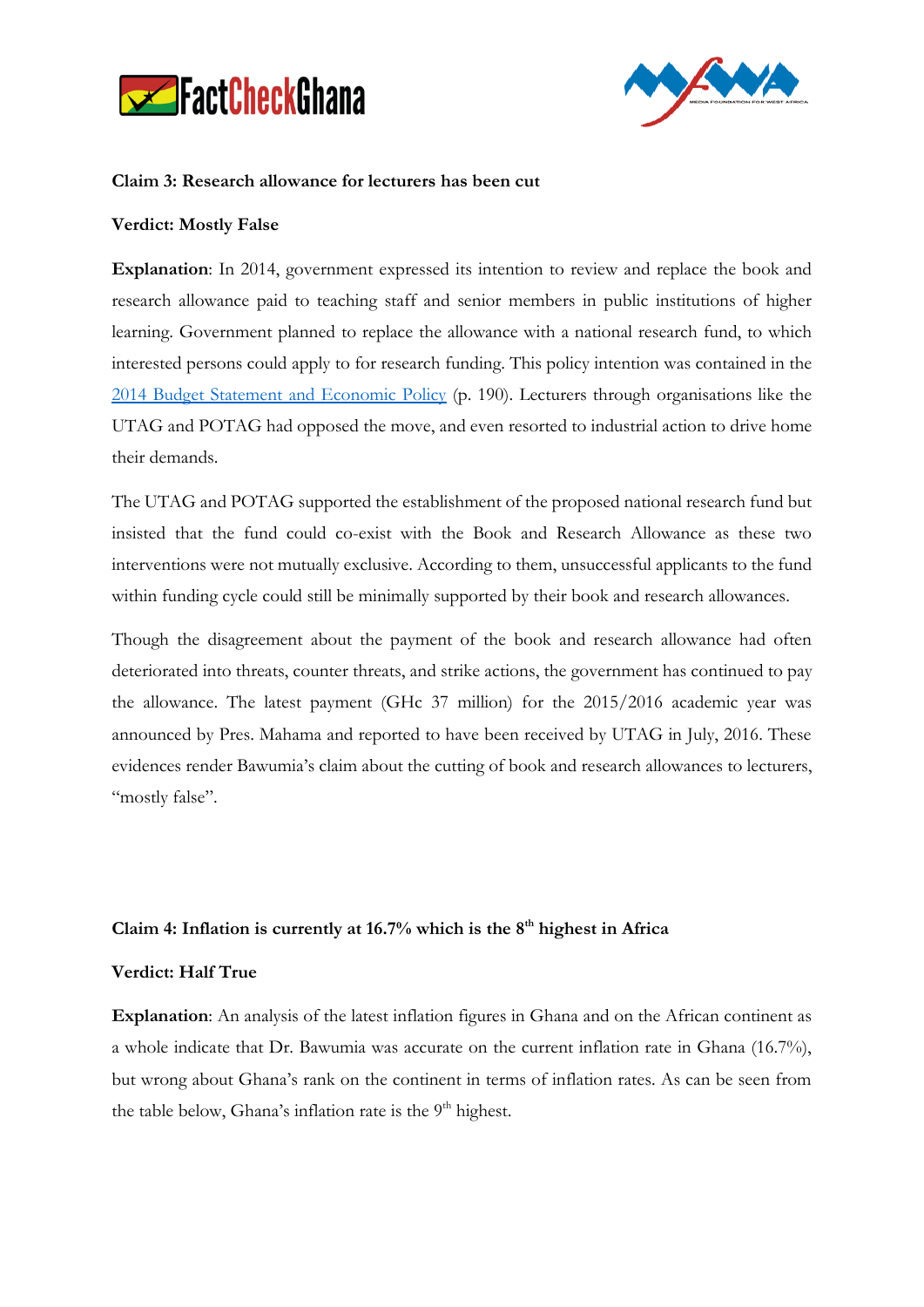



| Rank           | Country            | Inflation<br>Latest | Announcement |
|----------------|--------------------|---------------------|--------------|
|                |                    | Rate                | Date         |
| $\mathbf{1}$   | South Sudan        | 729.7               | $16$ -Aug    |
| 2              | African<br>Central | 38.04               | 16-Feb       |
|                | Republic           |                     |              |
| 3              | Angola             | 35.3                | $16$ -Jul    |
| $\overline{4}$ | Libya              | 27.4                | $16$ -Jun    |
| 5              | Malawi             | 23.5                | $16$ -Jul    |
| 6              | Mozambique         | 21.96               | $16$ -Aug    |
| 7              | Zambia             | 19.6                | $16$ -Aug    |
| 8              | Nigeria            | 17.1                | $16$ -Jul    |
| 9              | Ghana              | 16.7                | $16$ -Jul    |
| 10             | Sudan              | 16.5                | $16$ -Jul    |
| 11             | Egypt              | 15.5                | $16$ -Aug    |

#### **Claim 5: All our plants (power) operate below capacity**

#### **Verdict: Entirely True**

**Explanation**: This claim was found to be entirely true. According to the 2016 Energy Outlook [for Ghana](http://www.energycom.gov.gh/files/Energy%20Commission%20-%202016Energy%20Outlook%20for%20Ghana_final.pdf) report issued by the Ghana Energy Commission, none of the individual power plants was estimated to operate at its full capacity. For instance, the Akosombo Hydro power plant though had an installed capacity of 1,020 MW, was estimated to have an average available capacity of 375 MW. Similarly, the Takoradi International Company (TICO) power plant had an installed capacity of 330 MW, but its estimated available capacity for 2016 was 320 MW.

#### **Claim 6: Real credit to the private sector has recorded negative growth recently**

#### **Verdict: Entirely True**

**Explanation**: Real credit to the private sector refers to the amount of domestic credit extended to the private sector relative to the gross domestic product (GDP) of a country. This measure is important because it is generally accepted to have a major influence on long-term economic growth and poverty reduction. In other words, the more credit is available to the private sector in Ghana,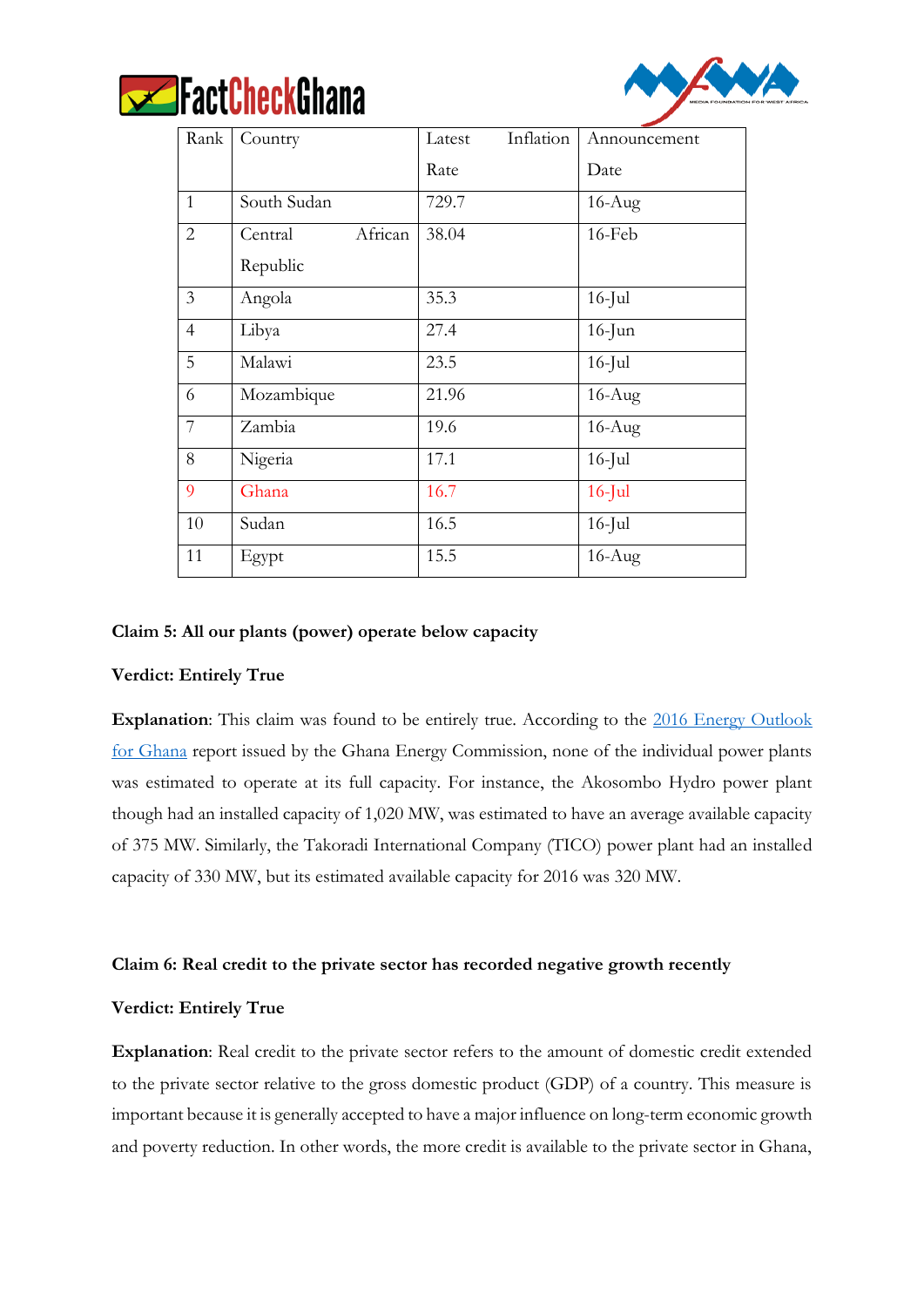



the more likely it is that the sector will be able to expand and contribute positively to productivity, job creation, and overall improvement in the standards of living of Ghanaians.

Within this context, Bawumia's claim of negative growth in real credit to the private sector was found to be entirely true. This is because the Bank of Ghana (BOG) in its [Monetary Policy Report](https://www.bog.gov.gh/privatecontent/MPC_Press_Releases/Monetary%20Policy%20Report%20-%20May%202016.pdf) (p. 8) issued in May, 2016, acceded to this fact. According to the report, "in real terms, private sector credit declined by 6.7 percent, compared with a growth of 17.0 percent in March 2015."

## **Claim 7: Agricultural output has also been on the decline**

## **Verdict: Mostly True**

**Explanation**: According to MOFA, from a negative 1.7 percent in drought-hit 2007, agricultural growth recovered strongly to 7.4 percent in 2008, 7.2 percent in 2009 and then slowed to 5.3% in 2010. Growth again declined to 0.8 percent in 2011, and then stood at 1.3 percent in 2012. The annual budget reports also indicates that agricultural growth rose to 5.7% in 2013, dropped to 4.6% in 2014 and indeed 2015 recorded a decrease in growth to 2.4%.

Additionally, the agriculture sector's contribution to GDP in Ghana has been steadily declining from 39.41% in 2000 and 32.91% in 2009 to 21.08% in 2015.

Looking at the growth trends of the agricultural sector and the sector's contribution to the country's overall GDP in recent years, it is fairly accurate to conclude that Ghana's agricultural output has been declining.



Source: World Bank Databank